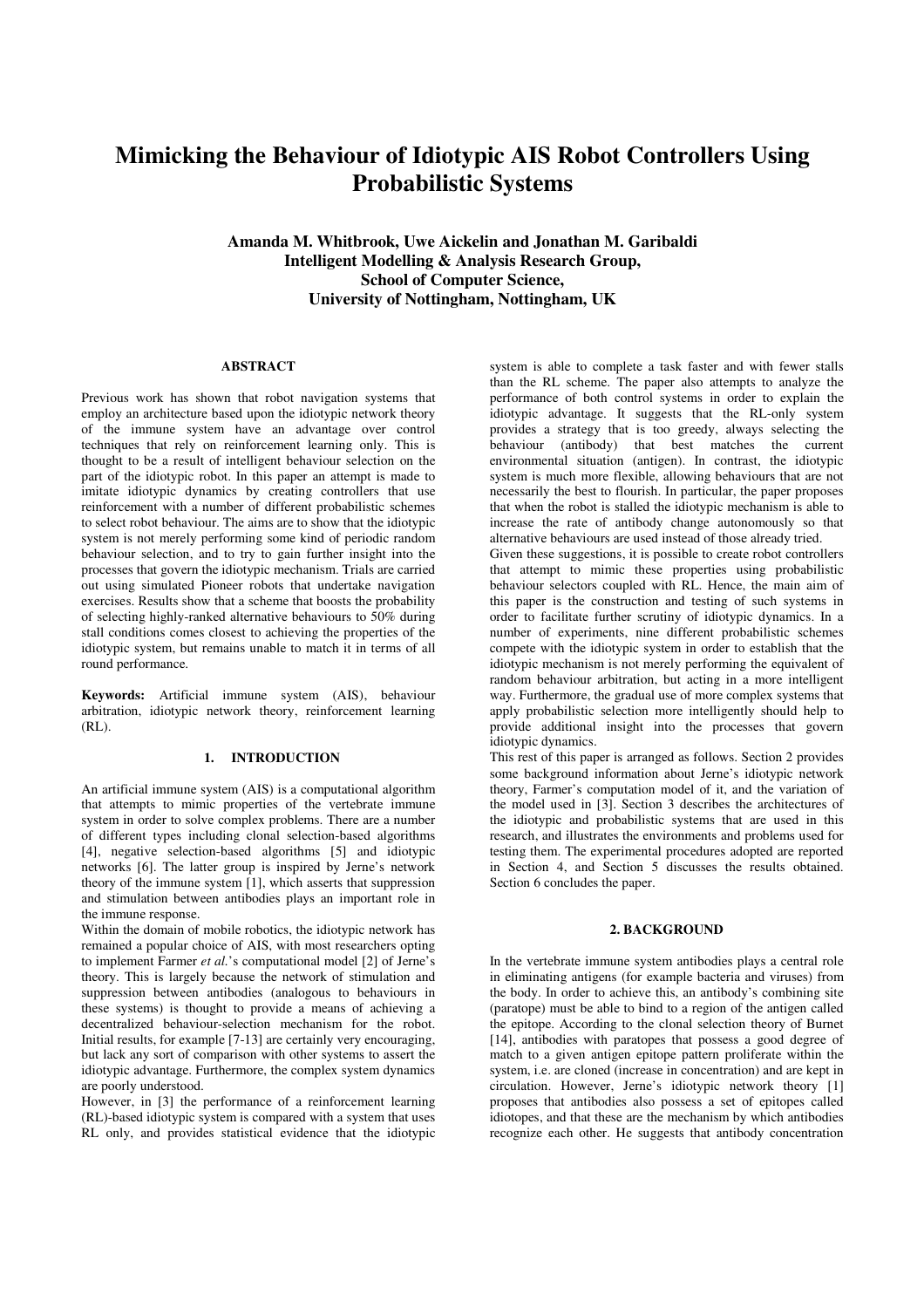levels are also influenced by inter-antibody activity, i.e. antibodies that are recognized by others are suppressed and reduce in concentration and those that do the recognizing are stimulated and increase in concentration.

Farmer *et al.* [2] go on to suggest that the dynamics of an idiotypic AIS system with L antigens  $[y_1, y_2,..., y_L]$  and N antibodies  $[x_1, x_2,..., x_L]$  can be modelled with the following equation:

$$
\dot{C}(x_i) = b \left[ \sum_{j=1}^{L} U_{ij} C(x_i) C(y_j) - k_1 \sum_{m=1}^{N} V_{im} C(x_i) C(x_m) + \sum_{p=1}^{N} W_{ip} C(x_i) C(x_p) \right]
$$
\n
$$
-k_2 C(x_i),
$$
\n(1)

where C represents concentration and  $b$ ,  $k_1$  and  $k_2$  are constants. In Eq. (1) the first sum in the square bracket models antibody stimulation due to antigens, the second sum models interantibody suppression and the last sum models inter-antibody stimulation. The match specificities for these three kinds of interaction are given by some functions U, V and W respectively. N. B. The term outside the brackets embodies the natural antibody death rate. Here, the equation models both background antibody communication (i.e. that between all antibodies) and also active antibody communication. The latter is the stimulation and suppression that takes place between the antigenic antibody  $\alpha$  (that with the best match to the presenting antigen) and any other antibody that matches the presenting antigen (i.e. any competing antibody).

In [3] background communication is ignored for simplification and antigen concentrations are not needed since each environmental scenario (antigen) is ranked in order of importance and weighted accordingly, i.e. multiple antigens are allowed to present themselves but one is deemed dominant and given greater weighting. Furthermore,  $N \times L$  matrices P and I, which represent the antibody paratope and idiotope respectively, are used. The elements of  $P$  are the current RL scores, which reflect the degree of match between each antibody and antigen, and the elements of  $I$  are fixed disallowed antibody-antigen combinations. Antibody communication is hence simulated by comparing the paratope of  $\alpha$  with the idiotope of the competing antibodies (i.e. those that have nonzero match to the set of presenting antigens) and vice versa. The model thus reduces to Eq. (2) below:

$$
\dot{C}(x_i) = b \left[ \sum_{j=1}^{L} U_{ij} - k_1 \sum_{m=1}^{L} V'_{im} C(x_i) C(x_a) + \sum_{p=1}^{L} W'_{ip} C(x_i) C(x_a) \right]
$$
(2)  
- k<sub>2</sub>C(x<sub>i</sub>),

with matching functions  $U, V'$  and  $W'$  given by:

$$
U_{ij} = P[x_i, y_j]G(x_i)_{j},
$$
\n(3)

$$
V'_{im} = P[x_{\alpha}, y_{m}]I[x_{i}, y_{m}]H_{i},
$$
\n(4)

$$
W'_{ip} = (1 - P[x_i, y_p])I[x_\alpha, y_p]H_i.
$$
 (5)

In Eq. (3)  $G(x_i)$  is an antigen array with value zero for nonpresenting antigens, value two for the dominant antigen  $y_d$  if  $P[x_i, y_d] > 0$ , value zero for the dominant antigen if  $P[x_i, y_d] = 0$ , and value 0.25 for all other presenting antigens. In Eq. (4) and Eq. (5)  $H$  is an antibody array with value one for competing antibodies and value zero for noncompeting antibodies.

However, Eq. (2) cannot be evaluated as a whole since  $\alpha$  must be found first, so it is broken down into constituent parts:

$$
\alpha = \max_{i} \left[ S_{1}(x_{i}) = \sum_{j=1}^{L} P[x_{i}, y_{j}] G(x_{i})_{j} \right],
$$
\n(6)

$$
S_2(x_i) = \sum_{m=1}^{L} P[x_{\alpha}, y_m] I[x_i, y_m] H_i C(x_i) C(x_{\alpha}),
$$
\n(7)

$$
S_3(x_i) = \sum_{p=1}^{L} (1 - P[x_i, y_p]) I[x_\alpha, y_p] H_i C(x_i) C(x_\alpha).
$$
 (8)

First, antibody  $\alpha$  is computed from Eq. (6), then the suppression and stimulation factors are calculated from Eqs. (7) and (8) respectively. Finally, the global match strength  $S<sub>g</sub>$  is determined from:

$$
S_g(x_i) = S_1(x_i) - k_1(S_2(x_i)) + S_3(x_i). \tag{9}
$$

The concentration of each antibody is hence given by substitution of Eq. (9) into Eq. (2) giving:

$$
\dot{C}(x_i) = b(S_g(x_i)) - k_2 C(x_i),
$$
\n(10)

which is transformed to:

$$
C(x_i)_{t+1} = C(x_i)_t + b(S_g(x_i)_t) - k_2 C(x_i)_t,
$$
\n(11)

upon discretization. The antibody  $\beta$  selected for execution is that with the highest normalized concentration, given by:

$$
\beta = \max_{i} \| C(x_i)_{t+1} \|.
$$
 (12)

In [3] experiments are performed that vary the values of the suppression-stimulation balancing constant  $k_1$  and the rate constant  $b$  using a simulated robot navigation exercise as a test bed. Results show that when  $k_2$  is fixed at 0.05, the robot tends to perform best with  $b$  set approximately between 40 and 160 and  $k_1$  set between 0.575 and 0.650. In this region  $\alpha \neq \beta$  (there is an idiotypic difference) approximately 20% of the time. The parameter  $k_2$  governs how quickly the antibodies reach zero concentration. In other systems this might lead to their removal and replacement with alternatives, but this particular architecture uses a fixed number of antibodies that are never replaced, so  $k_2$ is deliberately kept low.

It is worth noting that in [17] a slightly different idiotypic design is used that allows for only one presenting antigen per iteration, and more importantly employs a variable idiotope matrix with probabilistic components. This means that the idiotypic difference rate is much harder to predict for given values in the  ${b, k<sub>1</sub>, k<sub>2</sub>}$  space, and suggests that the findings in [3] may be altogether dependent on the choice of the fixed disallowed antibody-antigen combinations in the idiotope matrix. For this reason the same combinations used in the idiotope matrix in [3] are used here, see Section 3.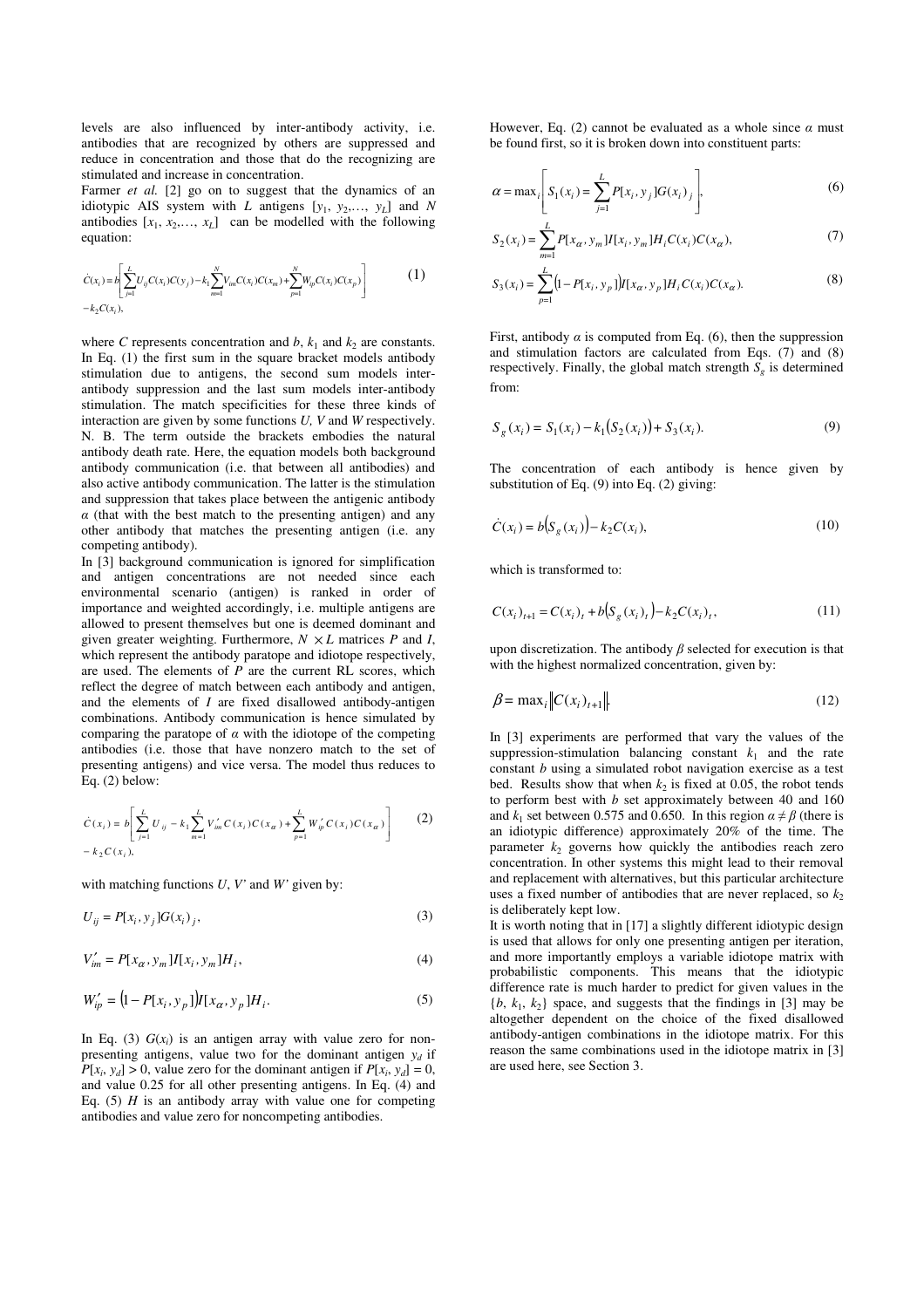## 3. TEST ENVIRONMENT AND SYSTEM ARCHITECTURE

Throughout this research simulated Pioneer 3 robots are used with Player's Stage 2.0.3 simulator [15]. The virtual robots possess eight sonar sensors at the rear and a laser sensor at the front that spans 180º. For convenience this 180º sector is subdivided into six 30º subsectors 1 to 6, with 1 and 2 representing the left, 3 and 4 corresponding to the centre, and 5 and 6 corresponding to the right of the robot. A frontal camera that can detect different coloured objects is also placed centrally, so that the robot is able to recognize cyan squares placed in the doorways. Its task is to use these as markers in order to navigate through the rooms in two different maze environments,  $M_1$  and M2 which are shown in Figures 1 and 2 respectively. Note that when a robot has passed a cyan marker its path back to the previous room is blocked off manually.

As stated earlier, environmental information is modelled with antigens and robot behaviours are modelled as antibodies that possess a fixed action component, and an idiotope and paratope element value for each antigen. For this purpose, eight antigens and sixteen antibodies are created as detailed in Tables 1 and 2 respectively and as in [3] where justification for choosing them is also given. Table 1 shows the priority ranking of the antigens, with 0 the lowest (least urgent) and 5 the highest (most urgent). Detection of the various antigens is governed by several sensor reading metrics which include the minimum and average laser readings  $Z_{\text{min}}$  and  $Z_{\text{av}}$ , the average rear sonar reading  $E_{\text{av}}$ , and the position of the minimum laser reading  $R_{\text{min}}$ . The maximum laser reading  $Z_{\text{max}}$  is also used by antibody 11, see Table 2.



Figure 1. Simulated Maze World M<sup>1</sup>



Figure 2. Simulated Maze World M<sup>2</sup>

Ten control systems are created of which nine are probabilistic. The other system  $I_D$  uses the idiotypic architecture described in Section 2, with b set at 80,  $k_1$  set at 0.65, and  $k_2$  set at 0.05, as these parameter values fall within the region of  $\{b, k_1, k_2\}$  space where performance is optimal in [3].

The  $I_D$  controller begins by reading in the paratope matrix  $P$  and the idiotope matrix  $I$ . Matrix  $P$  is initially random, developing via RL as the code executes and the robot learns. Three different random paratope matrices are used  $D_1$ ,  $D_2$  and  $D_3$ , and each has initial element values between 0.50 and 0.75 to try to avoid any bias. Matrix  $I$  is fixed and has value 0.50 for the antibodyantigen pairs 0-0, 0-2, 10-0, 10-2, 14-0, 14-2, 15-0 and 15-2, and value 1.00 for the pairs 1-2, 2-0, 3-1, 4-0, 5-2, 6-2, 7-0, 8-0, 9-2, 11-5, 12-5, 13-5, see Table 3. These pairs represent "disallowed" combinations, which effectively control the nature of the antibody connections within the idiotypic network.

Next the sensors are read and the dominant antigen and antigen array (G) element values are determined so that  $S_1$  (the degree of match to antigen) can be calculated for each antibody and  $\alpha$  can be determined using Eq. (6). Following this, Eqs. (7) and (8) are used to calculate suppression and stimulation respectively and thus deduce the global strength of match  $S_g$  using Eq. (9). The concentration of every antibody in the system is then calculated using (11) and normalized using:

$$
\left\|C(x_i)\right\|_{t+1} = \frac{C(x_i)_{t+1}}{\sum_{j=1}^N C(x_j)_{t+1}},\tag{13}
$$

so that the total number of antibody clones is kept constant to mimic the biology more closely and help prevent scaling problems. Note that the term concentration is used to mean the proportional number of clones of an antibody type in circulation if the total number of antibodies is held constant at  $N$ , with all concentration values beginning at 1.00. The final antibody selected is  $\beta$  given by (12), i.e.  $\beta$  is the antibody with the highest normalized concentration.

TABLE 1<br>THE ANTIGENS AND THEIR CONDITIONS

| <b>Antigen (Priority)</b>    | <b>Conditions</b>                                |
|------------------------------|--------------------------------------------------|
| $0$ - Object left $(2)$      | Zmin < $0.55$ m and Rmin = 1 or 2 (-90° to -30°) |
| $1 - Object centre(2)$       | Zmin < $0.55$ m and Rmin = 3 or 4 (-29° to 29°)  |
| $2 - Object right(2)$        | Zmin < $0.55$ m and Rmin = $5$ or 6 (30° to 90°) |
| $3 - Zav >$ threshold $(0)$  | $Z_{av} > = 0.45$ m                              |
| $4 - Zav <$ threshold $(3)$  | $Zav < 0.45$ m                                   |
| 5 - Robot stalled (4)        | Distance travelled $= 0$                         |
| 6 - Robot blocked behind (5) | Distance travelled = 0 and $E$ av < 0.35 m       |
| 7 - Door marker seen (1)     | A cyan marker has been detected by the camera    |

| TABLE <sub>2</sub>               |
|----------------------------------|
| THE ANTIBODIES AND THEIR ACTIONS |

|                | Antibody       | Angular        | Linear         | <b>Details</b>                      |
|----------------|----------------|----------------|----------------|-------------------------------------|
|                |                | speed<br>(°/s) | speed<br>(m/s) |                                     |
| $\Omega$       | Reverse spin 1 | $-90$          | $-0.15$        | Fixed angular and linear movement   |
|                | Slow right 15  | $-15$          | 0.06           | Fixed angular and linear movement   |
| $\overline{c}$ | Slow left 15   | 15             | 0.06           | Fixed angular and linear movement   |
| 3              | Fast centre    | $\Omega$       | M/2            | Fixed linear movement               |
| $\overline{4}$ | Fast left 15   | 15             | M/2            | Fixed angular and linear movement   |
| 5              | Fast right 15  | $-15$          | M/2            | Fixed angular and linear movement   |
| 6              | Slow right 35  | $-35$          | 0.06           | Fixed angular and linear movement   |
| 7              | Slow left 35   | 35             | 0.06           | Fixed angular and linear movement   |
| 8              | Fast left 35   | 35             | M/2            | Fixed angular and linear movement   |
| 9              | Fast right 35  | $-35$          | M/2            | Fixed angular and linear movement   |
| 10             | Reverse spin 2 | 90             | $-0.15$        | Fixed angular and linear movement   |
| 11             | Wander max     | Variable       | M              | Wander towards Zmax reading         |
| 12             | Wander min     | Variable       | M/2            | Wander away from Zmin reading       |
| 13             | Track blobs    | Variable       | M              | Align towards centre of cyan marker |
| 14             | Reverse 1      | $-2.5$         | $-0.15$        | Fixed angular and linear movement   |
| 15             | Reverse 2      | 25             | $-0.15$        | Fixed angular and linear movement   |

 $M = Maximum speed$  permitted (2.0 m/s)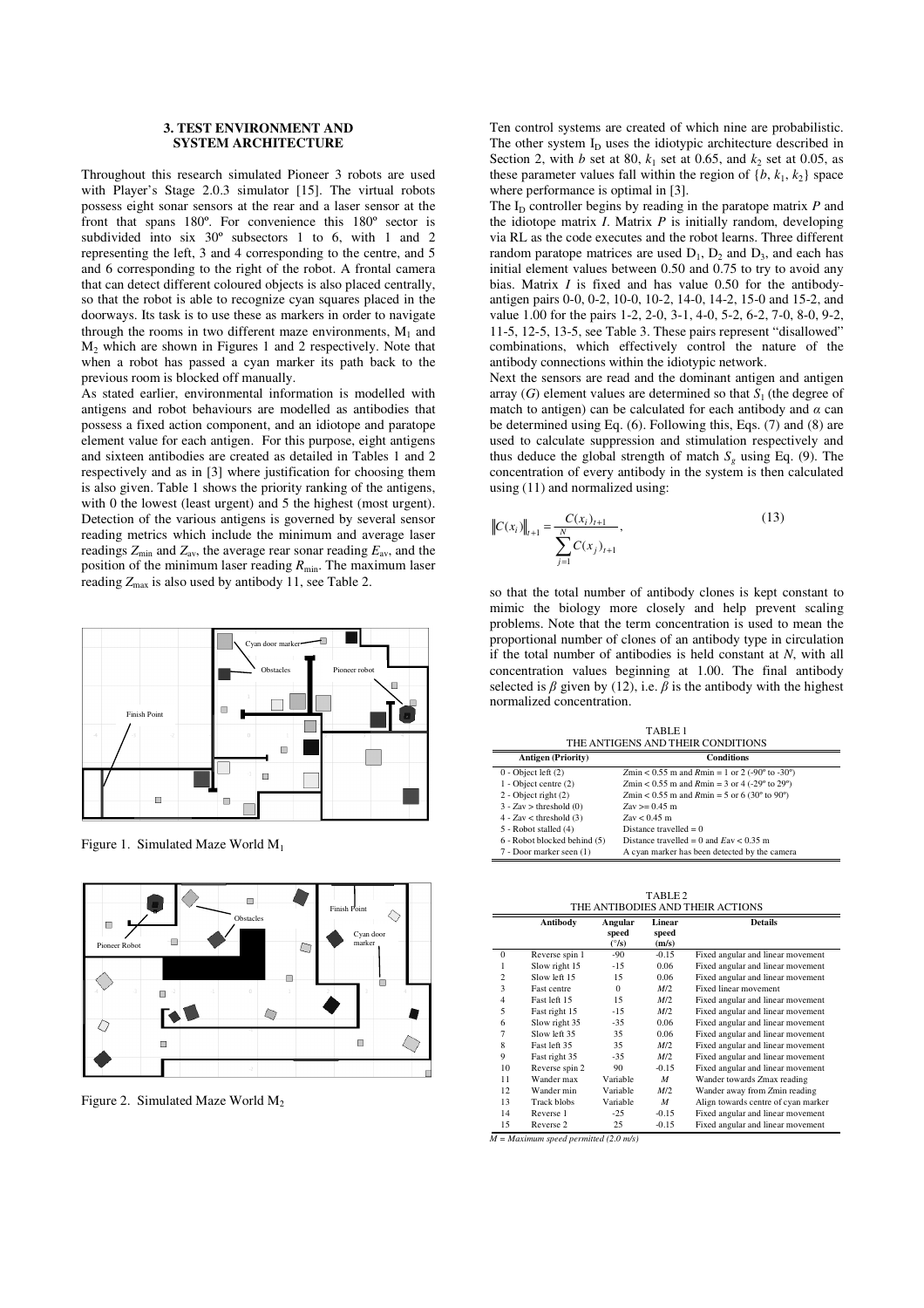When an antibody is selected for execution it carries out its designated action and the result of that action (half a second later) is scored either positively or negatively using RL. This means that paratope element value  $P_{\beta d}$  is adjusted upon every iteration using:

$$
(P_{\beta d})_{t+1} = \max[0, (P_{\beta d})_t + \tau_{t+0.5}], \tag{14}
$$

where  $\tau$  is the positive or negative RL score awarded and  $d$  is the index of the dominant antigen. Further details on the particular RL scheme used here are provided in [3], and a general explanation of RL can be found in [16].

The nine probabilistic systems,  $R_1 - R_9$  are summarized in Table 4. They use the same essential architecture as the idiotypic system (described above), except that they compute antibody  $\alpha$ only, not  $\beta$ , i.e. they omit the suppression and stimulation calculations in Eqs. (7) and (8). Having calculated  $\alpha$  from the RL-scores of paratope matrix P using Eq. (6), systems  $R_1 - R_9$ either use it or simply select an alternative antibody  $\mu$ . The rate of  $\mu$  selection and which alternative antibody is used both depend on pre-determined probability values. The idiotypic system is therefore mimicked by using a number of systems with probability values that simulate an approximate overall  $\mu$  rate of 20%. Note that it is  $P_{ad}$  that is scored using RL for the probabilistic systems, or  $P_{\mu d}$  when  $\alpha$  is rejected in favour of alternative antibody  $\mu$ . Also, for systems  $R_1 - R_9$  concentrations play no role in selecting the antibody that will execute its action.

TABLE 3 THE FIXED IDIOTOPE MATRIX

|                         | $\bf{0}$ | 1    | $\overline{2}$ | 3    | 4    | 5    | 6    | 7    |
|-------------------------|----------|------|----------------|------|------|------|------|------|
| $\bf{0}$                | 0.50     | 0.00 | 0.50           | 0.00 | 0.00 | 0.00 | 0.00 | 0.00 |
| 1                       | 0.00     | 0.00 | 1.00           | 0.00 | 0.00 | 0.00 | 0.00 | 0.00 |
| $\overline{c}$          | 1.00     | 0.00 | 0.00           | 0.00 | 0.00 | 0.00 | 0.00 | 0.00 |
| 3                       | 0.00     | 1.00 | 0.00           | 0.00 | 0.00 | 0.00 | 0.00 | 0.00 |
| $\overline{\mathbf{4}}$ | 1.00     | 0.00 | 0.00           | 0.00 | 0.00 | 0.00 | 0.00 | 0.00 |
| 5                       | 0.00     | 0.00 | 1.00           | 0.00 | 0.00 | 0.00 | 0.00 | 0.00 |
| 6                       | 0.00     | 0.00 | 1.00           | 0.00 | 0.00 | 0.00 | 0.00 | 0.00 |
| 7                       | 1.00     | 0.00 | 0.00           | 0.00 | 0.00 | 0.00 | 0.00 | 0.00 |
| 8                       | 1.00     | 0.00 | 0.00           | 0.00 | 0.00 | 0.00 | 0.00 | 0.00 |
| 9                       | 0.00     | 0.00 | 1.00           | 0.00 | 0.00 | 0.00 | 0.00 | 0.00 |
| 10                      | 0.50     | 0.00 | 0.50           | 0.00 | 0.00 | 0.00 | 0.00 | 0.00 |
| 11                      | 0.00     | 0.00 | 0.00           | 0.00 | 0.00 | 1.00 | 0.00 | 0.00 |
| 12                      | 0.00     | 0.00 | 0.00           | 0.00 | 0.00 | 1.00 | 0.00 | 0.00 |
| 13                      | 0.00     | 0.00 | 0.00           | 0.00 | 0.00 | 1.00 | 0.00 | 0.00 |
| 14                      | 0.50     | 0.00 | 0.50           | 0.00 | 0.00 | 0.00 | 0.00 | 0.00 |
| 15                      | 0.50     | 0.00 | 0.50           | 0.00 | 0.00 | 0.00 | 0.00 | 0.00 |

TABLE 4 THE PROBABILISTIC SYSTEMS

|         | <b>Description</b>                                                     |                |          |                         | Probability of antibody selection (%) |                |
|---------|------------------------------------------------------------------------|----------------|----------|-------------------------|---------------------------------------|----------------|
|         |                                                                        | μ              | $\alpha$ | 2 <sub>nd</sub><br>best | 3rd<br>best                           | 4th<br>best    |
| $R_1$   | 20% any other antibody but $\alpha$<br>- Equal probability             | 20             | 80       |                         |                                       |                |
| R۶      | 20% any other antibody but $\alpha$<br>- Probability based on RL score | 20             | 80       |                         |                                       |                |
| $R_3$   | 20% 2 <sup>nd</sup> best antibody                                      | 20             | 80       | 20                      |                                       |                |
| $R_4$   | $20\%$ 2 <sup>nd</sup> or 3 <sup>rd</sup> best                         | 20             | 80       | 10                      | 10                                    |                |
| $R_5$   | $20\%$ 2 <sup>nd</sup> , 3 <sup>rd</sup> or 4 <sup>th</sup> best       | 20             | 80       | 10                      | 5                                     | 5              |
| $R_6$   | If use of previous antibody<br>deemed unsuccessful by RL               | 28             | 72       | 14                      | $\overline{7}$                        | $\overline{7}$ |
|         | If use of previous antibody<br>deemed successful by RL                 | 14             | 86       | 7                       | 3.5                                   | 3.5            |
| $R_7$   | If current or previous antigen<br>was either 5 or 6                    | 33             | 67       | 16.5                    | 8.25                                  | 8.25           |
|         | Otherwise                                                              | 15             | 85       | 7.5                     | 3.75                                  | 3.75           |
| $R_{8}$ | If current or previous antigen<br>was either 5 or 6                    | 50             | 50       | 25                      | 12.5                                  | 12.5           |
|         | Otherwise                                                              | 13             | 87       | 6.5                     | 3.25                                  | 3.25           |
| R.      | If current or previous antigen<br>was either 5 or 6                    | 75             | 25       | 37.5                    | 18.75                                 | 18.75          |
|         | Otherwise                                                              | $\mathfrak{D}$ | 98       | 1                       | 0.5                                   | 0.5            |

In the case of  $R_1$  there is a 20% chance of choosing any other antibody apart from  $\alpha$ , and these are selected with equal probability. System  $R_2$  is similar with a 20% chance of not selecting  $\alpha$ , but the alternative antibody is chosen based on probabilities derived from the paratope matrix, i.e. the RL-scores representing the match between each antibody and the dominant antigen are used. The probability of selection  $v$  of antibody  $x_i$  is given by:

$$
V(x_i) = \frac{P_{id}}{\sum_{j=1}^{N} P_{jd}},
$$
\n(13)

where  $N$  is the number of antibodies and  $d$  is the index of the dominant antigen. If  $\alpha$  is chosen again the process repeats until  $\mu$ is different to  $\alpha$ .

Systems R<sub>3</sub>, R<sub>4</sub> and R<sub>5</sub> also have a 20%  $\mu$  rate, but when  $\alpha$  is rejected  $R_3$  always uses the antibody that is second-best and  $R_4$ uses either the second or third best-matched antibody with equal probability. System  $R_5$  uses either the second, third, or fourth best-matched antibody, but is twice as likely to use the secondbest. System  $R_6$  considers whether the previously-used antibody was deemed successful by the RL. If it was regarded as successful then there is only a 14% chance of selecting the second, third or fourth best-matched antibody. If it was marked as unsuccessful by the RL, then there is probably a greater need for a different antibody, so the probability of not selecting  $\alpha$ increases to 28%. In either case, bias is toward choosing the second best-matched antibody, rather than the third or fourth.

Systems  $R_7$ ,  $R_8$  and  $R_9$  are similar but take into account whether the robot is currently stalled or was stalled on the previous iteration. This methodology is adopted as previous analysis of antibody selection in system  $I<sub>D</sub>$  has shown that the idiotypic difference rate tends to increase to around 30% during stall conditions. With  $R_7$ , if there are no stall conditions then there is a 15% chance of not choosing  $\alpha$ . Again, bias is toward the second best-matched antibody, with the third and fourth bestmatched being only half as likely to be selected. However, if the robot is currently stalled or was stalled on the previous iteration there is probably a much stronger requirement for an alternative antibody, so the chance of not selecting  $\alpha$  increases to 33%, (bias is still toward the second-best antibody). Systems  $R_8$  and  $R_9$  work in the same way as  $R_7$  but use 50% and 75%  $\mu$  rates respectively when the robot is stalled and 13% and 2%  $\mu$  rates otherwise. In systems  $R_6$  to  $R_9$  the probabilities are selected based on pre-trials to generate an approximate overall 20% observed  $\mu$  rate.

#### 4. EXPERIMENTAL PROCEDURES

Each of the ten control systems is run twelve times in Maze World  $M_1$ , six times starting with paratope  $D_1$  and the other six times starting with paratope  $D_2$ . For each run, the time taken to complete the course  $T$  is recorded along with the number of robot stalls  $\sigma$ . A stall represents a collision with an obstacle or the walls and is determined either by detecting that the robot has come to a complete stand-still for more than one time-loop interval (antigen 5) or by recording stand-still coupled with a rear-sonar reading of less than 0.35 m (antigen 6).

A fast robot that continually crashes or a careful robot that takes too long to complete the task is undesirable, so a fitness measure F, which combines T and  $\sigma$  is computed for each run. This is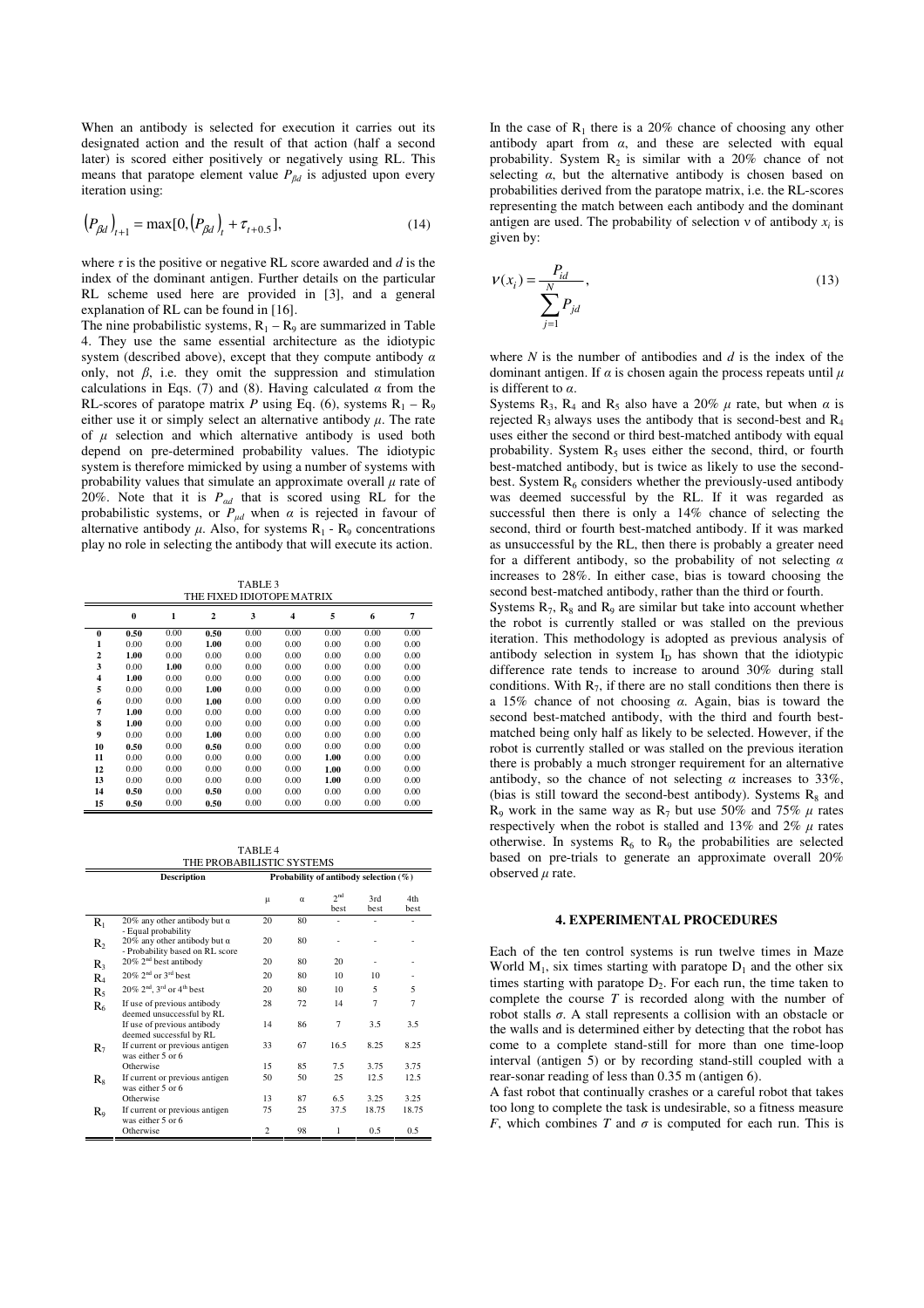given by:

$$
F = \frac{1}{2}(T + \varphi_1 \sigma),\tag{14}
$$

where  $\varphi_1$  is the ratio of the mean task time to mean number of stalls over all the 120 experiments in  $M_1$ :

$$
\varphi_1 = \frac{\overline{T}}{\overline{\sigma}}.
$$
\n(15)

Maze World  $M_2$  represents a more difficult task for the robot as there are more rooms with more obstacles and there is generally less space for the robot to move around in. The idiotypic system and the best-performing probabilistic controller from the experiments with  $M_1$  (i.e. that with the best fitness) are both used for robot navigation in  $M_2$ , six times starting with  $D_1$  and six times using  $D_3$ . Again, T and  $\sigma$  are recorded for each run and F is calculated, this time using  $\varphi_2$ , the ratio of the mean task time to mean number of stalls over all the 24 experiments in  $M_2$ .

In both worlds, mean  $T$ ,  $\sigma$  and  $F$  values are computed for each control system and are compared using a 1-tailed  $t$ -test, with differences accepted as significant at the 99% level only. As another measure of task performance, runs with an above average fitness for each world are counted as good and those with fitness in the bottom 10% of all runs in each world are counted as bad. In addition, the  $\mu$  rate is noted for each run and the mean is calculated for each control system.

## 5. RESULTS

Table 5 shows the mean T,  $\sigma$ , F and  $\mu$  values for each control system in each world, and also the percentage of good and bad runs. Table 6 displays the significant difference levels when each of the systems is compared to the idiotypic controller.

| TABLE 5                                             |
|-----------------------------------------------------|
| MEAN TASK TIME, COLLISIONS, FITNESS AND $\mu$ RATE  |
| WITH PERCENTAGE OF GOOD AND BAD RUNS IN EACH SYSTEM |

| <b>System</b>  | Maze<br>World | Means |          |     | Run %           |      |              |
|----------------|---------------|-------|----------|-----|-----------------|------|--------------|
|                |               | T     | $\sigma$ | F   | $\mu$<br>$(\%)$ | Good | Bad          |
|                |               |       |          |     |                 |      |              |
| $I_D$          |               | 218   | 21       | 180 | 21              | 92   | $\Omega$     |
| $R_1$          |               | 414   | 62       | 419 | 20              | 25   | 25           |
| $R_2$          |               | 317   | 39       | 293 | 19              | 50   | $\mathbf{0}$ |
| $R_3$          |               | 295   | 55       | 335 | 19              | 42   | 17           |
| $R_4$          | $M_1$         | 290   | 45       | 298 | 18              | 58   | 17           |
| $R_5$          |               | 296   | 43       | 296 | 19              | 58   | 8            |
| $R_6$          |               | 313   | 54       | 342 | 21              | 42   | 17           |
| $R_7$          |               | 302   | 42       | 296 | 19              | 58   | 8            |
| $R_8$          |               | 259   | 39       | 263 | 20              | 67   | 8            |
| R <sub>9</sub> |               | 293   | 48       | 312 | 16              | 50   | 8            |
| $I_D$          | M,            | 339   | 18       | 258 | 17              | 83   | $\mathbf{0}$ |
| $R_8$          |               | 398   | 46       | 479 | 21              | 25   | 33           |

The results show that none of the probabilistic controllers performs as well as  $I_D$  in Maze World  $M_1$ . The idiotypic system has the fastest completion time, the least number of stalls and the best fitness. All of these performances are significantly better than the probabilistic systems, except in the case of  $R_8$  and when comparing  $\sigma$  values for system R<sub>7</sub> and T values for R<sub>9</sub>. Furthermore,  $I_D$  has the highest percentage of good runs (92%)

and has no bad runs. Probabilistic system  $R_2$  also has no bad runs, but only 50% of its runs are considered good.

TABLE 6 SIGNIFICANT DIFFERENCE LEVELS BETWEEN THE PROBABILISTIC SYSTEMS AND THE IDIOTYPIC SYSTEM

| <b>System</b> | Maze<br>World  | <b>Significant Difference Level</b> |       |       |  |  |
|---------------|----------------|-------------------------------------|-------|-------|--|--|
|               |                | T                                   | σ     | F     |  |  |
| $\rm R_1$     |                | 100.0                               | 100.0 | 100.0 |  |  |
| $R_2$         |                | 99.9                                | 99.5  | 99.8  |  |  |
| R٩            |                | 99.6                                | 99.9  | 99.9  |  |  |
| R4            |                | 99.1                                | 99.2  | 99.3  |  |  |
| R,            | $M_1$          | 99.1                                | 99.3  | 99.4  |  |  |
| $R_6$         |                | 99.6                                | 99.9  | 99.9  |  |  |
| $R_7$         |                | 99.2                                | 98.9  | 99.2  |  |  |
| $R_8$         |                | 94.0                                | 98.5  | 98.1  |  |  |
| R9            |                | 96.8                                | 99.8  | 99.6  |  |  |
| $R_8$         | M <sub>2</sub> | 97.6                                | 100.0 | 100.0 |  |  |

Since system  $R_8$  is second best in terms of fitness, it is used in Maze World  $M_2$  for comparison with  $I_D$ . However, in this world both its  $\sigma$  and F values have significantly higher means than those observed with  $I<sub>D</sub>$ , and T is almost significant. In addition, 33% of runs are deemed bad and only 25% are deemed good for system  $R_8$ . In contrast, 83% of the idiotypic system's runs are judged as good and none are judged as bad.

All of the probabilistic systems show an overall mean  $\mu$  rate of approximately 20%, which validates the probability choices.

#### **Discussion**

The results achieved provide strong empirical evidence that the idiotypic system possesses a highly intelligent form of behaviour selection that cannot easily be mimicked using simple probabilistic systems. In fact, I<sub>D</sub> performs better even when a probabilistic system uses some form of inherent intelligence, for example basing the likelihood of antibody selection upon the current RL scores (as in  $R_2$ ) or boosting the probability of selecting an alternative to  $\alpha$  under certain conditions ( $R_6 - R_9$ ).

The probabilistic controller that performs best in world  $M<sub>1</sub>$  (and therefore comes closest to mimicking idiotypic dynamics) is system  $R_8$ , which increases the theoretical  $\mu$  rate (probability of selecting either the second, third, or fourth best-matched antibody) to 50% under stall conditions. However, the mean number of stalls is still significantly higher than for the idiotypic system in world  $M_2$ , which suggests that  $R_8$  is less able to deal with more complex environments.

System  $R_7$  has a theoretical  $\mu$  rate of 33% during stall conditions, which is very close to the mean idiotypic difference rate recorded for  $I_D$  under these circumstances (31%). However, its performance is inferior to  $I_D$  and also to  $R_8$ , which increases the  $\mu$  rate to 50% under stall conditions. This suggests that the idiotypic dynamics are doing more than merely raising the rate of antibody change when the robot is in difficulty. Indeed, [3] proposes that it is the increased RL success rate of the antibodies chosen during stall conditions that contributes to an idiotypic robot's superior performance, and that the idiotypic process works by selecting antibodies of similar type to  $\alpha$ . In other words, as well as raising the  $\mu$  rate during stall conditions, the probabilistic systems also need a better mechanism for determining which alternative antibody should be selected. Presently, only the current second, third, and fourth bestmatched antibodies are considered, with the second-best being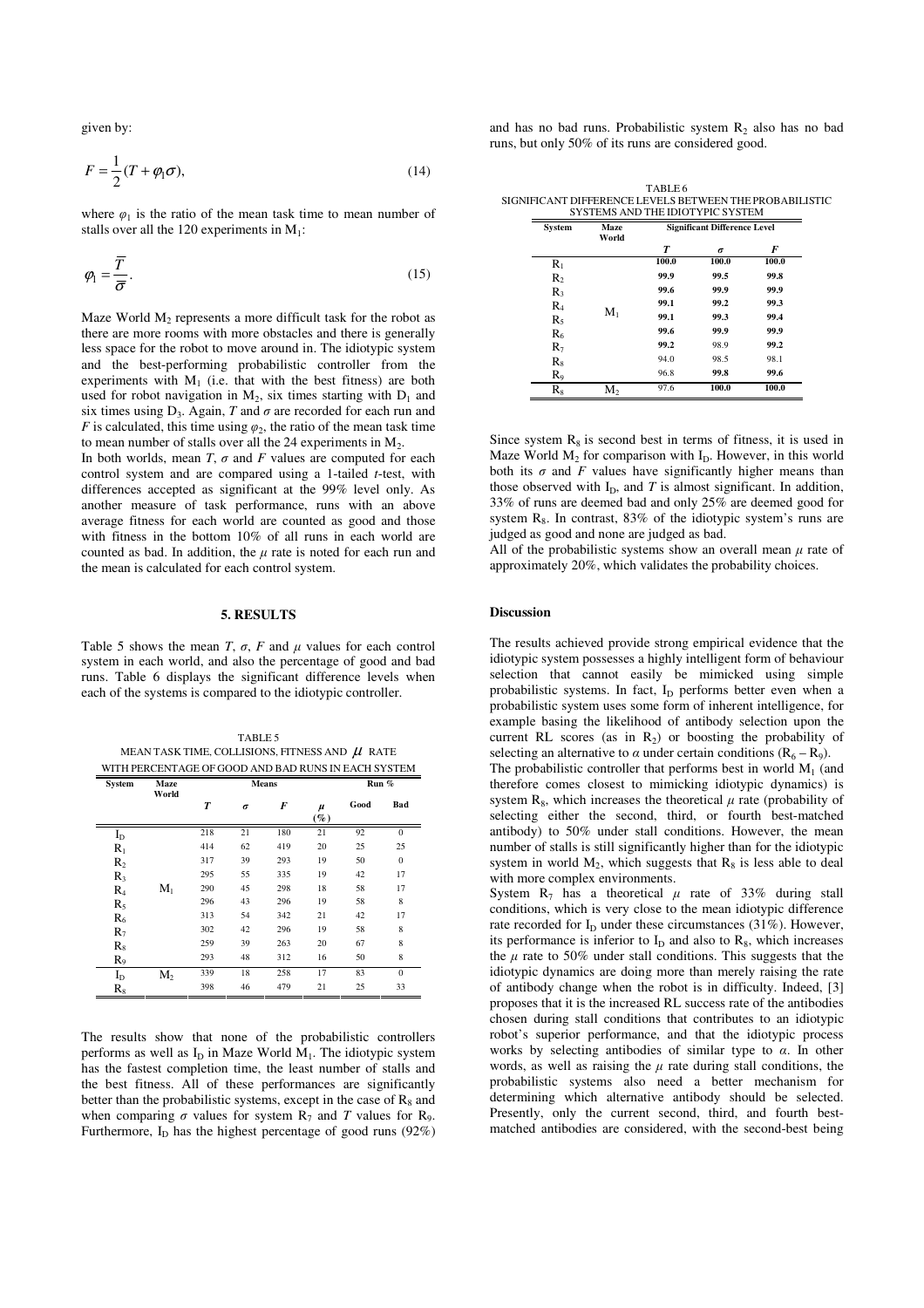twice as likely to be selected as the third or fourth. This is a fundamental weakness in the probabilistic schemes, as an alternative antibody with a highly-ranked RL score for a particular antigen does not necessarily represent an antibody with similar properties to  $\alpha$ . Further research is therefore needed, in particular, a detailed examination of the alternative antibodies that are chosen under stall conditions in the idiotypic system, and how they rank in terms of matching to the presenting antigens. If a general pattern of selection could be identified and formalized into a probabilistic algorithm that approximates it, it might be possible to mimic the idiotypic dynamics much more closely.

However, it is still questionable whether such a system would be able to equal or better the performance of  $I<sub>D</sub>$ . This is because the idiotypic mechanism is a dynamic process of continuous change, where the behaviour selected at a given time affects future selections, i.e. it represents a self-regulating system with feedback. In contrast, the probabilistic systems are only flexible in that they permit other antibodies to be chosen; in all other aspects they are inherently rigid. Furthermore, feedback in the idiotypic system is driven by the use of concentrations in the choice of alternative antibody as well as global strength of match to antigen, which means that it provides a kind of memory feature for past selection as well as considering current environmental information. In fact, it may be the balance between these two aspects that gives idiotypic robots their advantage. In Eq.  $(10)$  parameter b governs the weighting given to the global strength of match  $S_g$  when calculating new concentration values, and experiments that vary this parameter have shown that idiotypic robots show significantly better performance when  $b$  is within a certain region [3].

A probabilistic scheme that aims to imitate the dynamics of an idiotypic system accurately would therefore need to:

- 1. Incorporate some form of memory feature analogous to antibody concentrations that enables the system to record past antibody use.
- 2. Utilize a mechanism that gives weighted consideration to both the memory and the strength-of-match to antigen when selecting alternative antibodies. This would introduce feedback into the system and provide a more dynamic selection process.
- 3. Mimic the ideal idiotypic difference rates, both during stall conditions and when the robot is free.
- 4. Imitate the patterns of alternative antibody selection inherent in the idiotypic dynamics during stall conditions, ideally by using a method that favours antibodies with similar properties to  $\alpha$ .

This research has currently addressed item 3) only, which might explain why  $R_8$  came closest to reproducing the performance of  $I_D$ . System  $R_8$ 's theoretical  $\mu$  rate under stall conditions is greater (50%) than the corresponding idiotypic difference rate of  $I_D$ (30%). The greater chance of switching to an alternative antibody may have provided some form of compensation for lack of the other features, and may account for  $R_8$ 's superior performance to  $R_7$ . However, it should be noted that system  $R_9$ , which boosted the  $\mu$  rate to 75% under stall conditions, was inferior in performance to both  $R_7$  and  $R_8$ . This suggests that there may be an optimal  $\mu$  rate under stall conditions for probabilistic systems that lack design specifications 1), 2) and 4). Future research will investigate this further by determining the optimal value, incorporating the missing design features, and examining any changes in the optimal value once these are in place.

## 6. CONCLUSIONS

This research has compared the performances of an idiotypic AIS robot control system with nine other control systems that select robot behaviour using probability functions. It has provided substantial empirical evidence that the idiotypic selection mechanism is superior to any of these systems, which suggests that the idiotypic dynamics are facilitating more intelligent behaviour selection. The probabilistic system that comes closest to approximating these dynamics is one that boosts the likelihood of non- $\alpha$  selection (i.e. increases the  $\mu$  rate) during stall conditions, although its performance is still inferior to the idiotypic system. This supports the notion that idiotypic behaviour arbitration incorporates an innate ability to recognize and respond effectively to situations in which the robot is trapped.

Further research will aim to study the patterns of alternative antibody selection within the idiotypic system during stall conditions, in particular the strength-of-match rankings of antibodies chosen instead of  $\alpha$ . Study of these patterns might show how idiotypic systems are able to nominate more successful antibodies, and how the selection-mechanism is able to determine which ones have similar properties to  $\alpha$ . This might enable a more accurate probabilistic model of the idiotypic system to be created. Furthermore, a means of recording past antibody use is absent in the probabilistic systems constructed here, and may contribute to their inferior performance. Thus, an important aspect of future research will be the construction of a probabilistic algorithm that imitates this additional feedback feature. A detailed examination of the relationship between antibody concentrations, past use and time in the idiotypic system would greatly assist in this process.

## 7. REFERENCES

- [1] N. K. Jerne, Towards a Network Theory of the Immune System, Ann. Immunol. (Inst Pasteur), 125 C, pp. 373-389, January 1974
- [2] J. D. Farmer, N. H. Packard, A. S. Perelson, The Immune System, Adaptation, and Machine Learning, Physica, D, Vol. 2, Issue 1-3, pp. 187-204, October – November 1986
- [3] A. M. Whitbrook, U. Aickelin, J. M. Garibaldi, Idiotypic Immune Networks In Mobile-Robot Control, IEEE Transactions on Systems, Man, and Cybernetics-Part B: Cybernetics, Vol. 37, No. 6, pp. 1581-1598, December 2007
- [4] L. N. de Castro, F. J. Von Zuben, Learning and Optimization Using the Clonal Selection Principle. IEEE Transactions on Evolutionary Computation, Special Issue on Artificial Immune Systems Vol. 6, No. 3, pp. 239-251, 2002
- [5] J. Zhou, D. Dasgupta, Revisiting Negative Selection Algorithms, Evolutionary Computation, Vol. 15. No. 2: pp. 223-251, 2007
- [6] H. Bersini, Revisiting Idiotypic Immune Networks, Proceedings of the  $7<sup>th</sup>$  International Conference on Artificial Life (ECAL 2003), Dortmund, Germany, pp. 164- 174, September 2003
- [7] Y. Watanabe, A. Ishiguro, Y. Shirai, Y. Uchikawa, Emergent Construction of Behavior Arbitration Mechanism Based on the Immune System, in Proceedings of the 1998 IEEE International Conference on Evolutionary Computation, pp. 481-486, May 1998